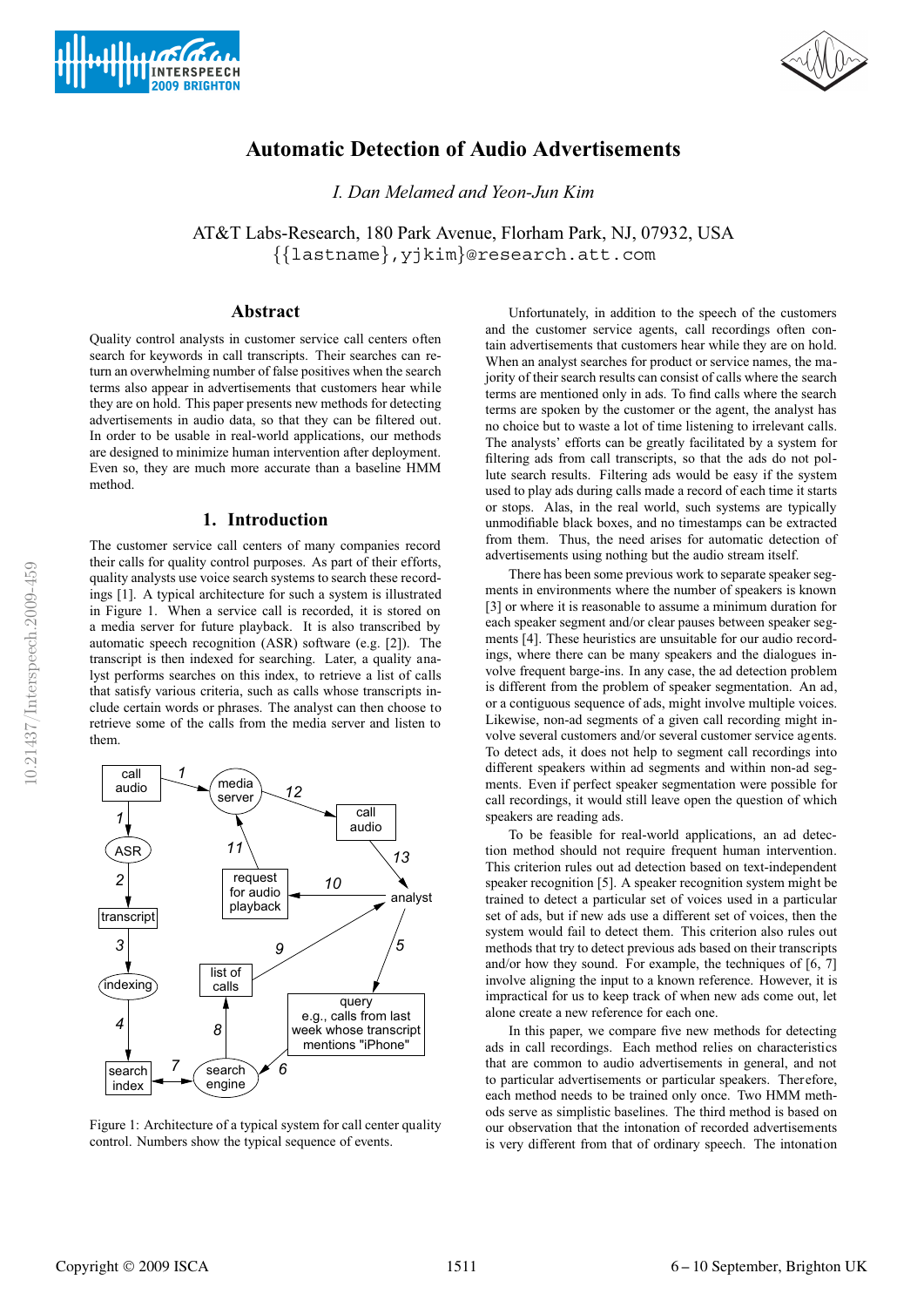of ads often involves long segments of emphatic stresses, which show up as sharp up slopes and down slopes in the F0 contour. [8] used intonation to separate speakers and languages. They modeled a sequence of symbolic patterns to focus on language differences, whereas we use three numeric parameters to distinguish between voices that are all speaking American English. The fourth method is based on the observation that, even though ads can change over time, every ad appears in many calls. Therefore, ads can be detected as frequently occurring word sequences in ASR output. The fifth and best method is a combination of the third and fourth. It achieves an accuracy of 92% on held-out test data, which is good enough for use in real-world applications.

## **2. Data**

The data used in this study consisted of recorded customer service calls, whose duration ranged from 5 to 20 minutes. The audio quality of the recordings was very poor: 4-bit ADPCM sampled at 6kHz. Five such calls were drawn uniformly at random for each of 20 consecutive business days, for a total of 100 calls. A colleague who is not one of the authors annotated the advertisements in each call using the Praat audio annotation software.<sup>1</sup> We also ran our in-house large-vocabulary ASR system [2] over these call recordings.

The ad segments varied a great deal in their duration and the number of words that they contain. The standard deviation of ad segment duration was 11.3 seconds. The standard deviation of the number of words per ad segment was 372. With function words removed, as explained below, the standard deviation was 188.

## **3. Ad Detection Methods**

#### **3.1. Two-state HMM**

A relatively simple way to detect ads, independently of what the ads are about, is to use a two-state ergodic Hidden Markov Model that ranges over acoustic features. One state of the HMM represents ads and the other state represents everything else. In principle, any part of the training data can be input to the procedure for estimating the HMM's emission probabilities. In our experiments we used F0, F0', F0", and the standard 39 MFCCs from 100ms frames. In a pilot experiment this frame length seemed to produce more stable results than the more common 10ms.

#### **3.2. Three-state HMM**

We hypothesized that the two-state HMM might be confounded by frames of silence. So we also built a three-state HMM, which was just like the two-state HMM, but with an additional state to represent silence.

### **3.3. Pitch Dynamics**

In an effort to increase the listener's attention, voices in audio ads tend to vary their pitch more rapidly than voices in other kinds of speech. Figure 2 compares the distributions of F0 slopes for ads vs. all other speech in our training data. We exploited this distinguishing characteristic in a novel ad detection method.



Figure 2: Distributions of pitch dynamics for speech in ads vs. all other speech. The x-axis shows the maximum change per second in F0, sampled over 10ms frames.

The method requires 3 parameters to be optimized on training data:

- the minimum pitch variance  $v_{min}$
- the minimum gap length  $g_{min}$
- the minimum ad length  $l_{min}$

It then uses these parameters in the following procedure:

- 1. Measure the fundamental frequency (F0) in every 10ms frame of the call recording. Although the F0 contour is generally difficult to model, it is relatively stable in the face of background noise, as long as the voice of interest remains the dominant signal. For example, many of the advertisements in our data were accompanied by soft background music. In our work, we used the auto-correlation based pitch extractor get $F0$  from the ESPS/Waves toolkit.<sup>2</sup>
- 2. Filter out F0 values that are outside the typical range for human voices. Such values can arise as artifacts of the pitch extraction algorithm.
- 3. Compute the change in the fundamental frequency (F0') between every two adjacent frames.
- 4. Find monotonic sequences of F0' values that are longer than 50ms.
- 5. Partition the call into snippets of 1 second each<sup>3</sup> and, in each snippet S, compute the following measure of pitch variance:

$$
v_S = \max_{t \in S, n > 5} \left| \frac{\sum_{i=0}^{n} F0'(t+i)}{n} \right| \tag{1}
$$

where  $t$  ranges over 10ms time frames in the snippet. In other words, the pitch variance of each 1-second snippet is measured as the maximum absolute slope of F0 values spanning at least 50ms. Every snippet S where  $v_S$  $v_{min}$  is labeled as an ad snippet; the remaining snippets are labeled as non-ad snippets.

 $2$ http://www.speech.kth.se/software/\#esps 3Using snippets of a different length and/or overlapping snippets might improve accuracy. We leave these possibilities to future work.

<sup>1</sup>http://www.fon.hum.uva.nl/praat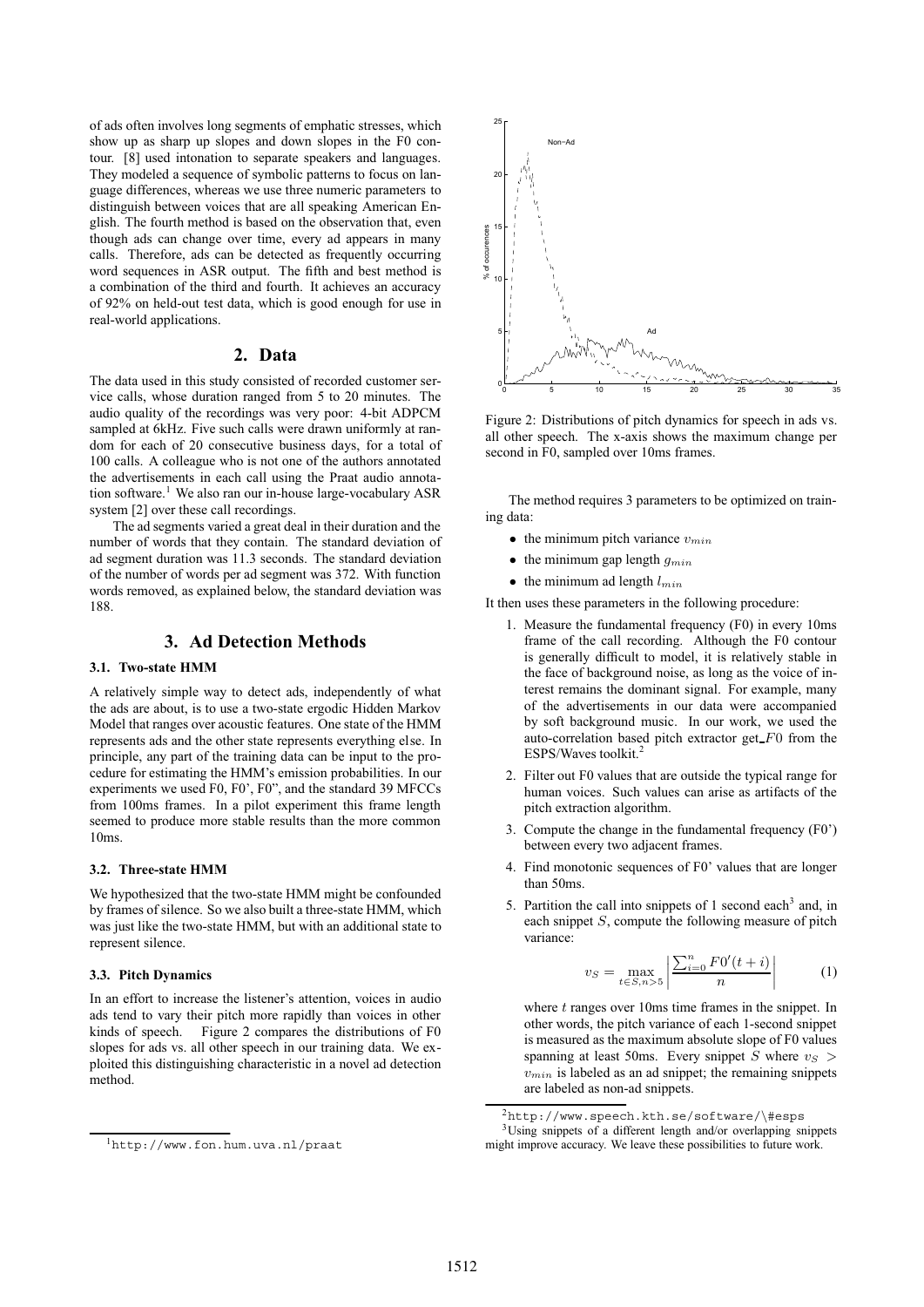- 6. Fill in the gaps. If two ad snippets  $i$  and  $k$  are less than  $g_{min}$  seconds apart, then label every snippet j, where  $i < j < k$ , as an ad snippet.
- 7. Impose minimum ad length. For every contiguous sequence of ad snippets  $(i, \ldots, j)$ , where neither  $i - 1$  nor  $j + 1$  are ad snippets, if  $j - i < l_{min}$ , then relabel snippets  $i, \ldots, j$  as non-ad snippets.
- 8. Output the snippets labeled as ads.

#### **3.4. Word** n**-Grams from ASR Output**

A given ad is likely to appear in many call recordings. Therefore, if we consider various word sequences of length  $n$  (henceforth, n-grams) that appear in a collection of call recordings, then the  $n$ -grams that appear in ads will be much more frequent than most other  $n$ -grams. This heuristic is far from foolproof, because the ad segments in our call recordings can start and/or stop in the middle of an ad. Also, noise in the recordings can cause the ASR system to produce different outputs for different instances of the same ad. So, instead of trying to detect whole ads at a time, our method uses sequences of short overlapping  $n$ -grams.

- The method involves the following 3 parameters:
- $\bullet$  the *n*-gram size s
- the minimum *n*-gram frequency  $f_{min}$
- the minimum word gap length  $w_{min}$

At training time, we compute the frequencies of all  $n$ -grams, for suitable values of  $n$ , in a corpus of call transcripts.<sup>4</sup> Then we optimize the three parameters using the test procedure and a suitable objective function (described in Section 4).

The test procedure is as follows for each call recording:

- 1. Run ASR over the recording to produce a transcript.
- 2. Find all substrings A of the transcript, such that  $|A| \geq s$ and every s-gram  $a \in A$  has a frequency of at least  $f_{min}$ in the frequency tables.
- 3. For every pair of substrings found in the previous step, if they are separated by less than  $w_{min}$  words in the transcript, then combine them and their intervening words into one substring.
- 4. Output every substring found in the previous step as an ad.

#### **3.5. Combined Method**

There are some very frequent  $n$ -grams that do not come from ads, such as "Your approximate wait time is.. . . Thank you for calling. . . and how are you today?" However, the intonation of frequent n-grams that do not come from ads is unlikely to exhibit much pitch variance. To raise the precision of the  $n$ -gram method, we combined it with the pitch dynamics method. Our ASR system output a timestamp for each word that it recognized. We used these timestamps to match up the positions of ads hypothesized by the  $n$ -gram and pitch dynamics methods. The combined method output ad segments hypothesized by the n-gram method that overlapped at least partially with some ad segment hypothesized by the pitch dynamics method.

# **4. Experiments**

### **4.1. Objective Function**

A simple way to define ad segments and non-ad segments is as time slices of an audio stream. However, for the voice search application, we don't care about the parts of a segment that contain no speech. Moreover, since the goal is to avoid false hits during keyword searches, we don't care about the parts of speech that are unlikely to be search terms. Therefore, we deleted from the call transcripts all instances of 283 English function words (such as "the" and "who") and filler words (such as "um"). Then, instead of comparing segments of audio, we evaluated our ad detection methods in terms of how well they filter out the content words that appear in the ad segments of these content-word-only call transcripts. More specifically, each word in each transcript was annotated with the call that it came from and with its position in that call's transcript. Each ad in each call in our data was mapped to a set of these annotated words. The ad segments hypothesized by each of our five ad detection methods were also mapped to the same representation. The hypothesized and correct sets of annotated words were then compared using the standard measures of precision, recall, and their harmonic mean, also known as the  $F_1$  measure.

#### **4.2. Experimental Design**

We used 5-fold cross-validation to evaluate each of our 5 ad detection methods. Each "fold" used a different 80/20 split into training and test sets, so that each of our 100 annotated calls appeared in a test set exactly once. At test time, the annotated word sets for all 20 test calls were pooled into one set before computing the evaluation measures, so that the result would be a micro-average.

The boundaries between ads and non-ads in our training data allowed us to compute the parameters of our two-state HMM directly, without re-estimation. To estimate the silence parameters for the three-state HMM, we applied a standard voice activity detection algorithm [9] to our training data, and then proceeded with standard maximum likelihood estimation. At test time, both HMMs were decoded using the Viterbi algorithm [10]. We used a grid search over plausible parameter values to optimize the parameters of the pitch dynamics, n-gram, and combined methods. The six parameters of the combined method were optimized together, independently of their optimization for each of the component methods.

#### **4.3. Results**

Table 1 shows the mean precision, recall, and  $F_1$  measures for all five methods. The difference between each pair of different means is statistically significant at  $p = 0.01$  using the t-test for paired samples.

Pitch dynamics turned out to be a surprisingly good way to detect ads, even on its own. The n-gram method is even more reliable. Combining these two sources of information yields a method whose error rate is 81% lower than that of the best HMM baseline.

### **5. Conclusion**

We have presented several new methods for detecting advertisements in recordings of customer service calls. The accuracy of our best method is much higher than that of a baseline HMM method. Indeed, it is sufficiently high for daily use in our deployed voice search application.

<sup>&</sup>lt;sup>4</sup>In practice, this corpus should be regularly updated to include the transcripts of the latest ads. (Such updates can be done without human intervention.) However, in order for the optimal  $f_{min}$  to be stable, the size of the corpus used to compute the frequency tables must remain fairly constant.